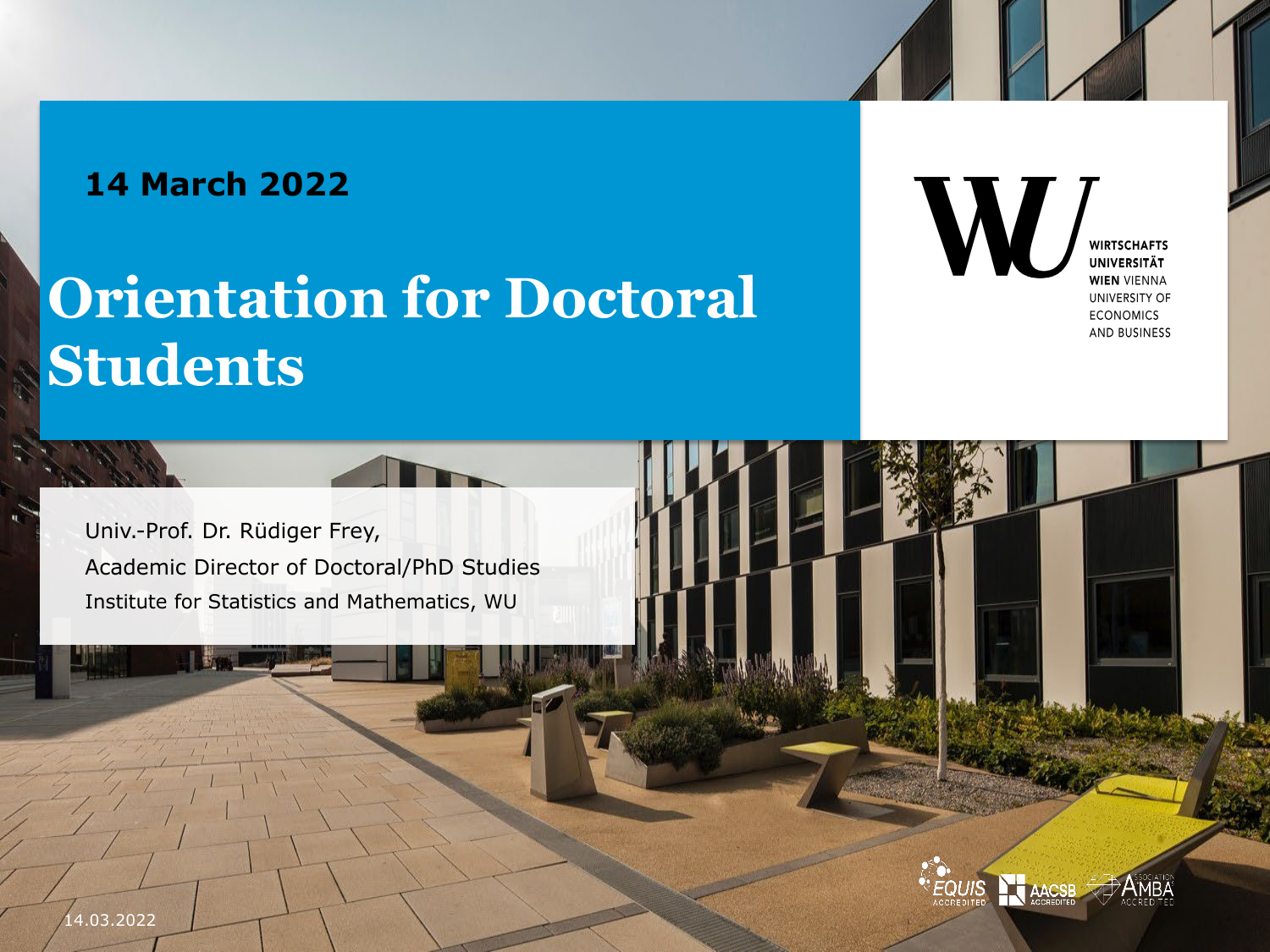#### **Overview**



- Overview and short introduction
- **Facts & figures**
- **Curriculum structure**
- What is a dissertation?
- **FAQS**
- **Resources**

2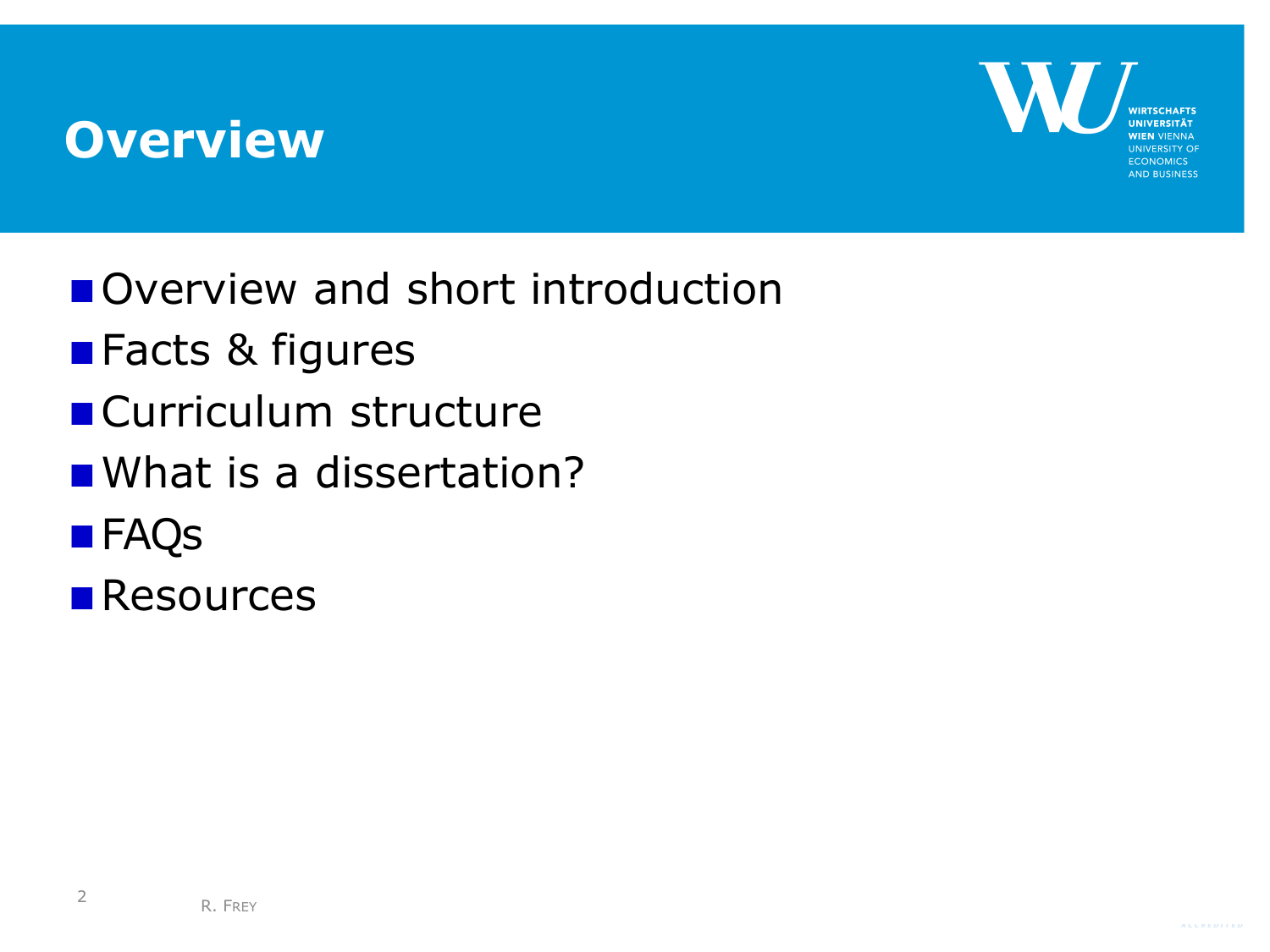### **A few facts & figures**



- Doctoral programs about 1000 people  $\mu$  in the system'
	- o Social and Economic Sciences/Economic and Social Sciences
	- o Business Law
	- o PhD Finance and International Business Taxation
- In the academic year 2020/2021, 187 students started their doctoral studies at WU
- **Admissions winter semester 2021/22** 
	- o 24 Doctoral program Social and Economic Sciences
	- o 29 Doctoral program Business Law
	- o 25 PhD Economic and Social Sciences
- **PhD WiSo: only for WU's academic staff**
- About 70 persons successfully complete their studies per year
- **Admission: only with preliminary confirmation of supervision** and synopsis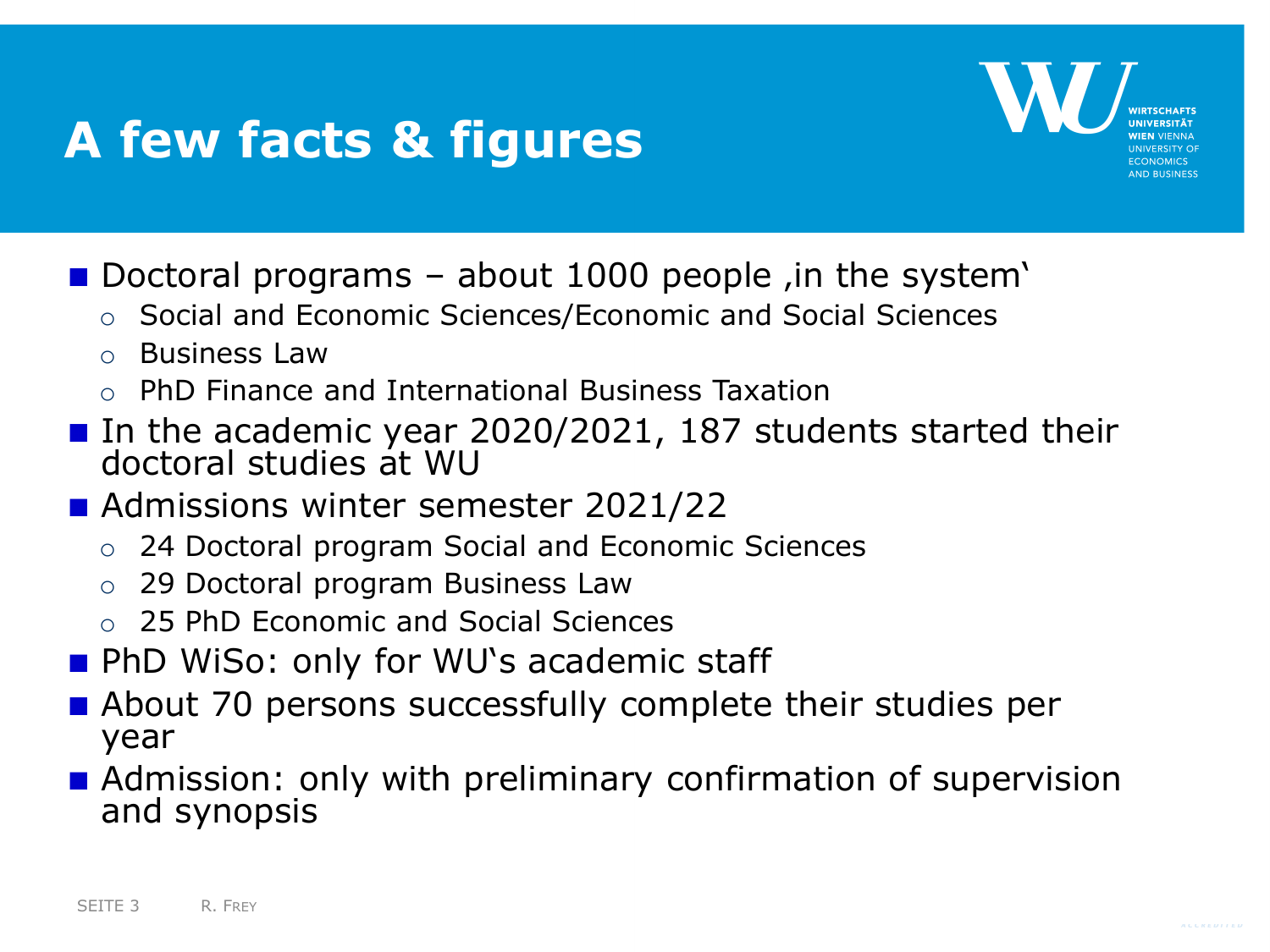#### **Structure**



| <b>Research Proposal</b>       | Courses                             |
|--------------------------------|-------------------------------------|
| <b>Dissertation</b>            | please see curricula<br>for details |
| <b>Defensio Dissertationis</b> |                                     |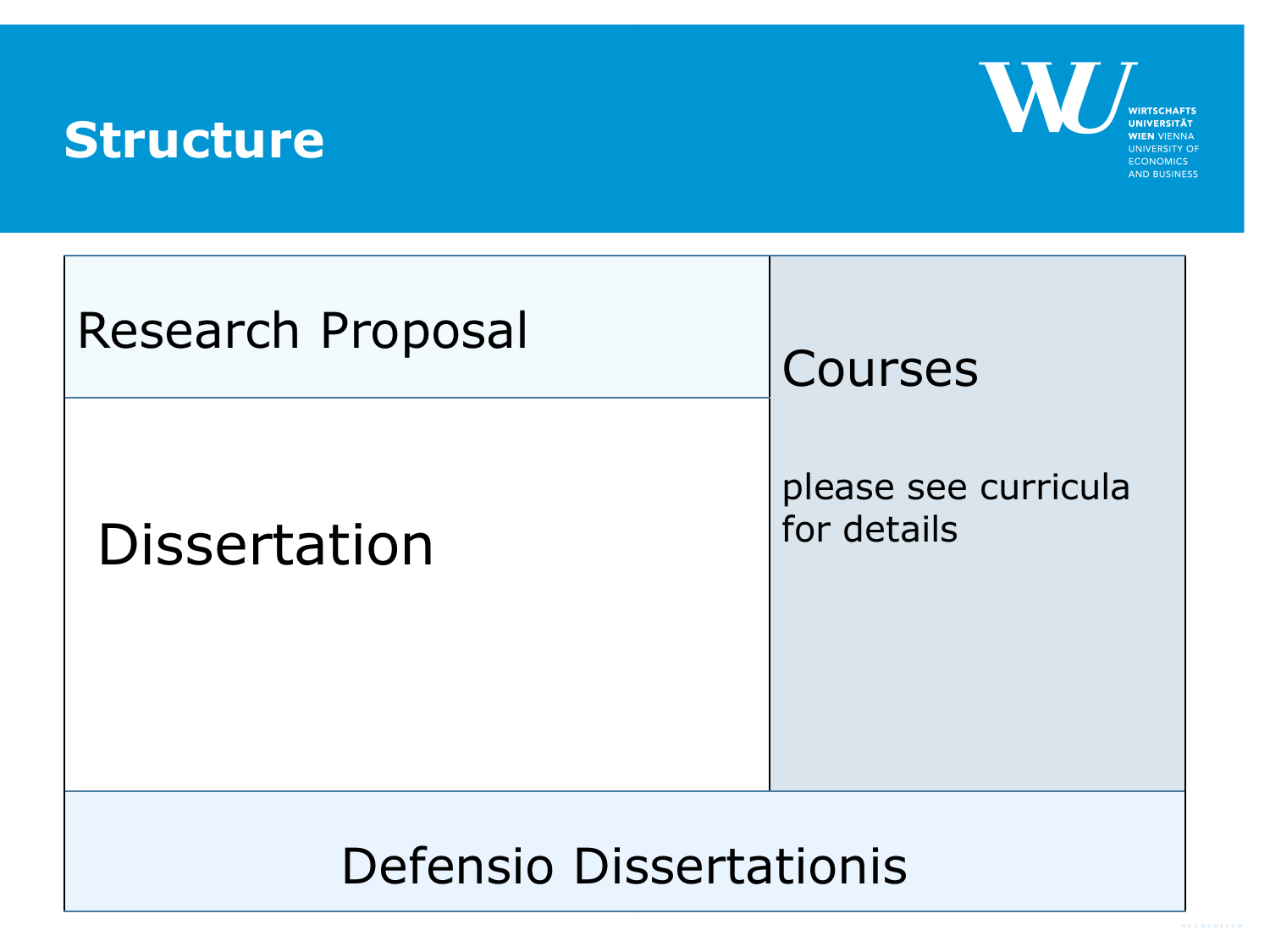#### **Curriculum**



- **New curriculum Social and Economic Sciences** October 2022
- Research Proposal:
	- Submission within 1 year of admission
	- Graded by the Supervision Team (Main Supervisor and at least 2 more members)
- **Dissertation Agreement**
- Dissertation and defense are graded by a Doctoral Committee consisting of 3 members (all with habilitation, at least one not from WU)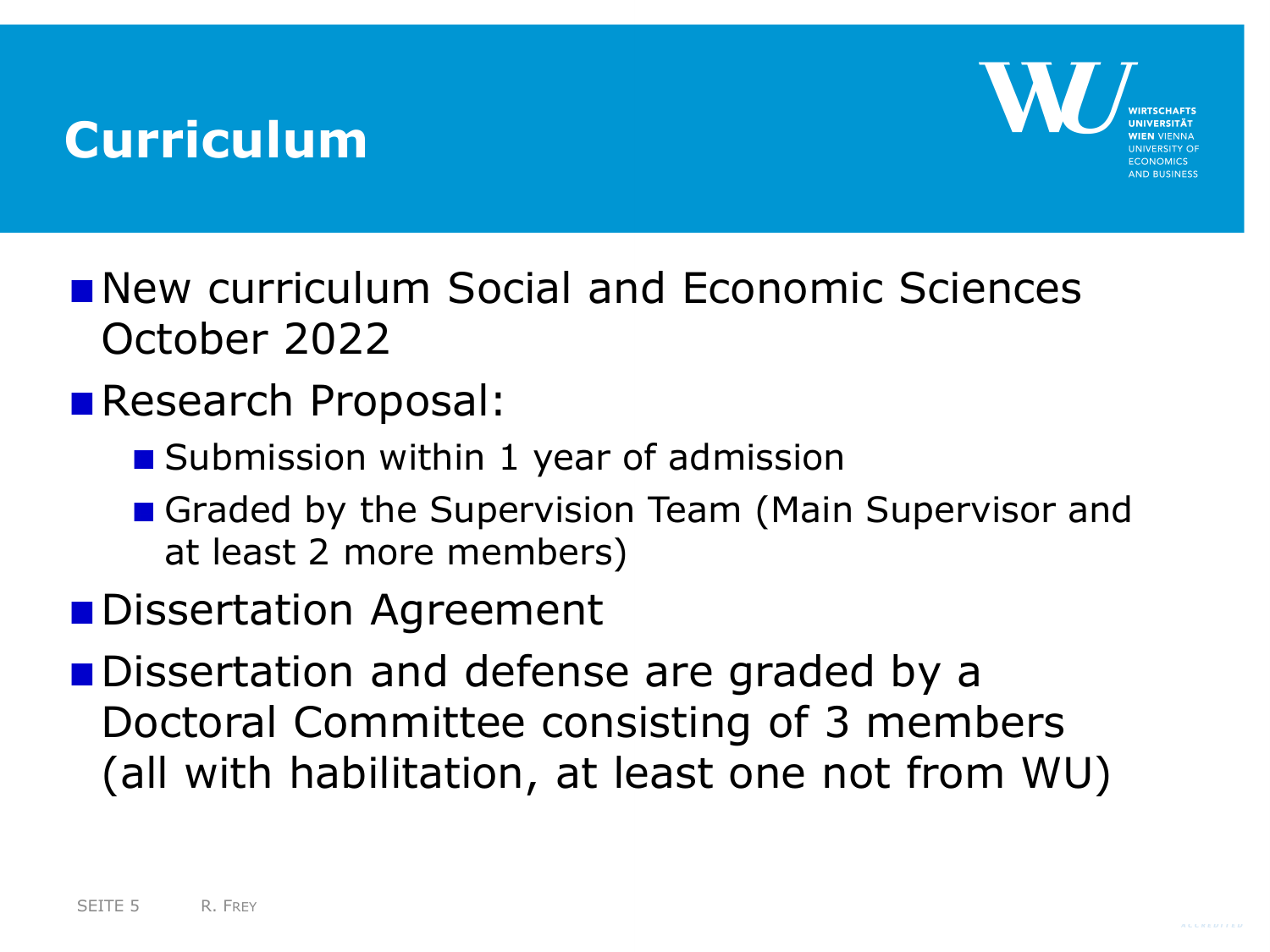#### **Dissertation Agreement [according to §34 (2) of the WU by-laws]**



#### **N** Written agreement between students & their supervisor covering

- o requirements for the dissertation (monography/cumulative, paper requirements, ect.)
- o planned next steps & expectations
- o (courses to be completed)

#### **Submission**

**u** within the first year of studies together with the Research Proposal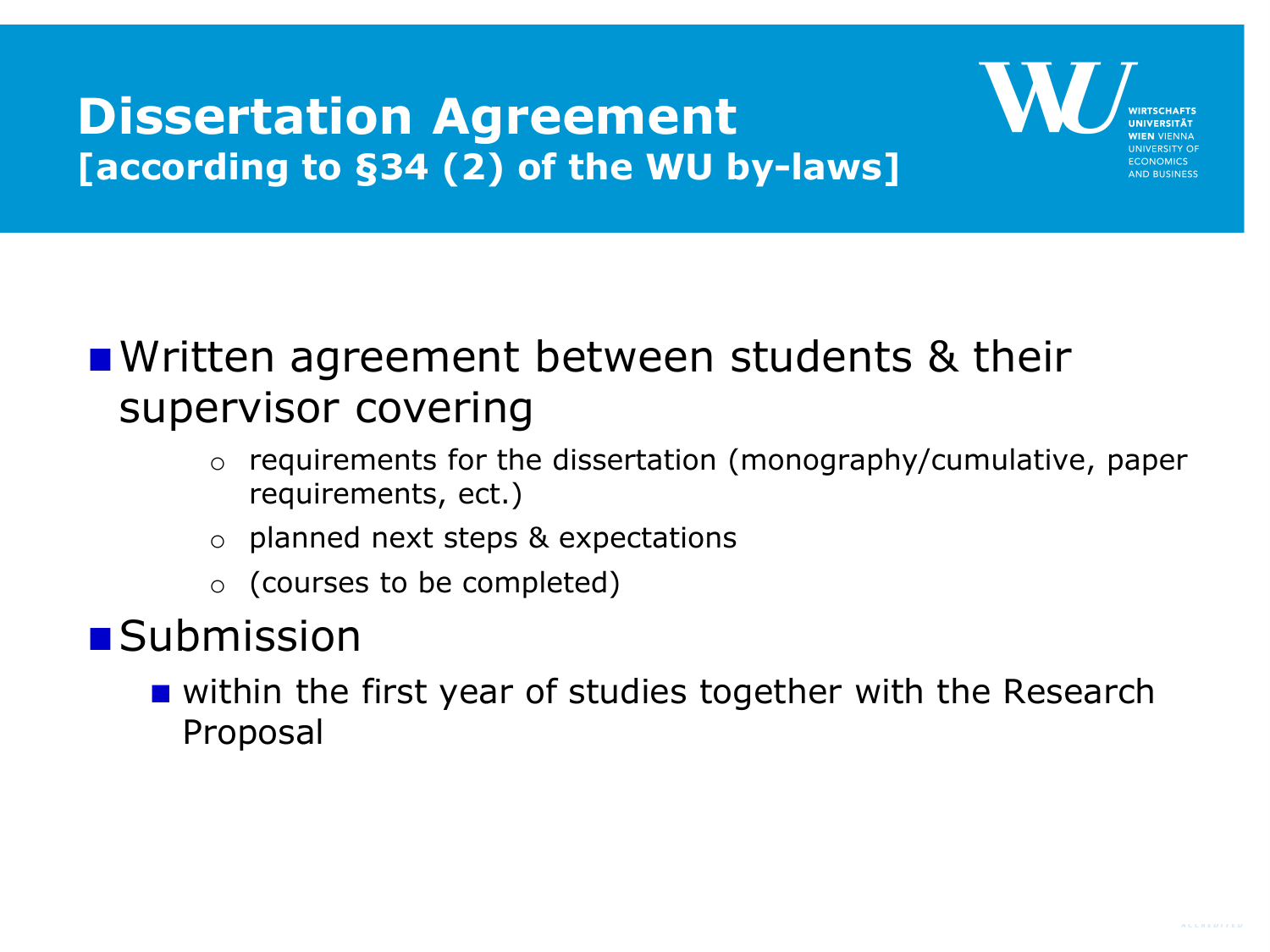## **What is a dissertation?**



- **Criginal** academic work, support by Supervision Team
- (at least temporary) participation in academic discourse
- **Playing by the rules of...** 
	- o science
	- $\circ$  the subject/discipline
	- o WU
	- o the Supervision Team
- **More than just an extended diploma/master thesis**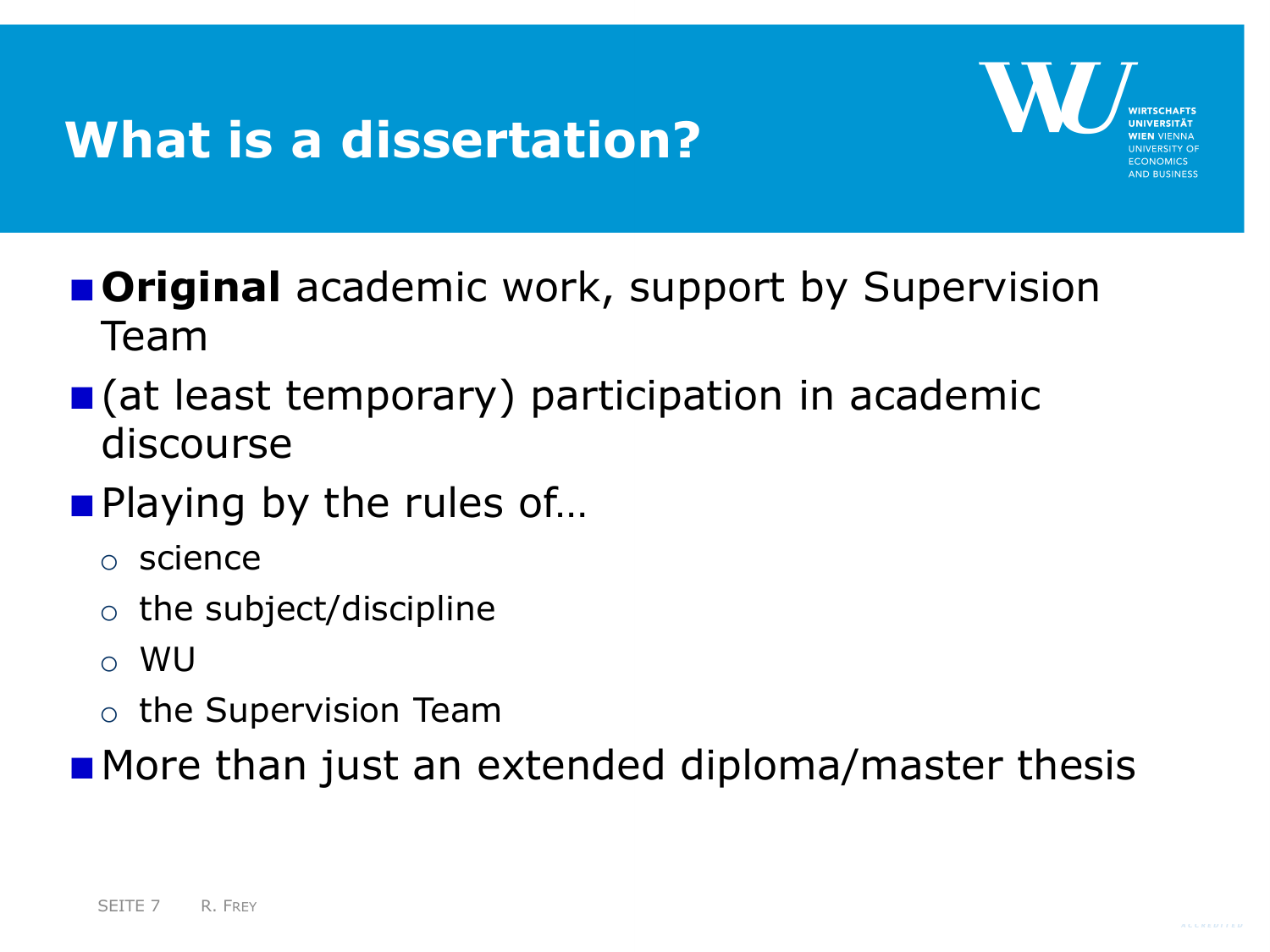## **Withholding access to the dissertation**



- § 86 of the Universities Act 2002 governs the publication for academic dissertations
	- o If the student establishes that his/her legal/business interests would be materially endangered by permitting access, it is possible to withhold the access to the dissertation for a **maximum of 5 years**.
	- $\circ$  , I would not have been granted access to the data had I not promised to withhold access" or "If access is not withheld, some other party might exploit my data for commercial purposes" are not a good reason to withhold access!

#### **Withholding access stands in stark contrast to WU's open access policy!**

- Integral part of academic practice is that research findings are available to the scientific community – no "secret knowledge"
- Should sensitive data be shared with everyone? No  $-$  it is reasonable to keep original data private **BUT**
- $\blacksquare$  results of doctoral thesis must become part of public discourse as soon as possible!
- Make sure at an early stage that you have permission to publish data, or that at least the scientific conclusion drawn from data can be made available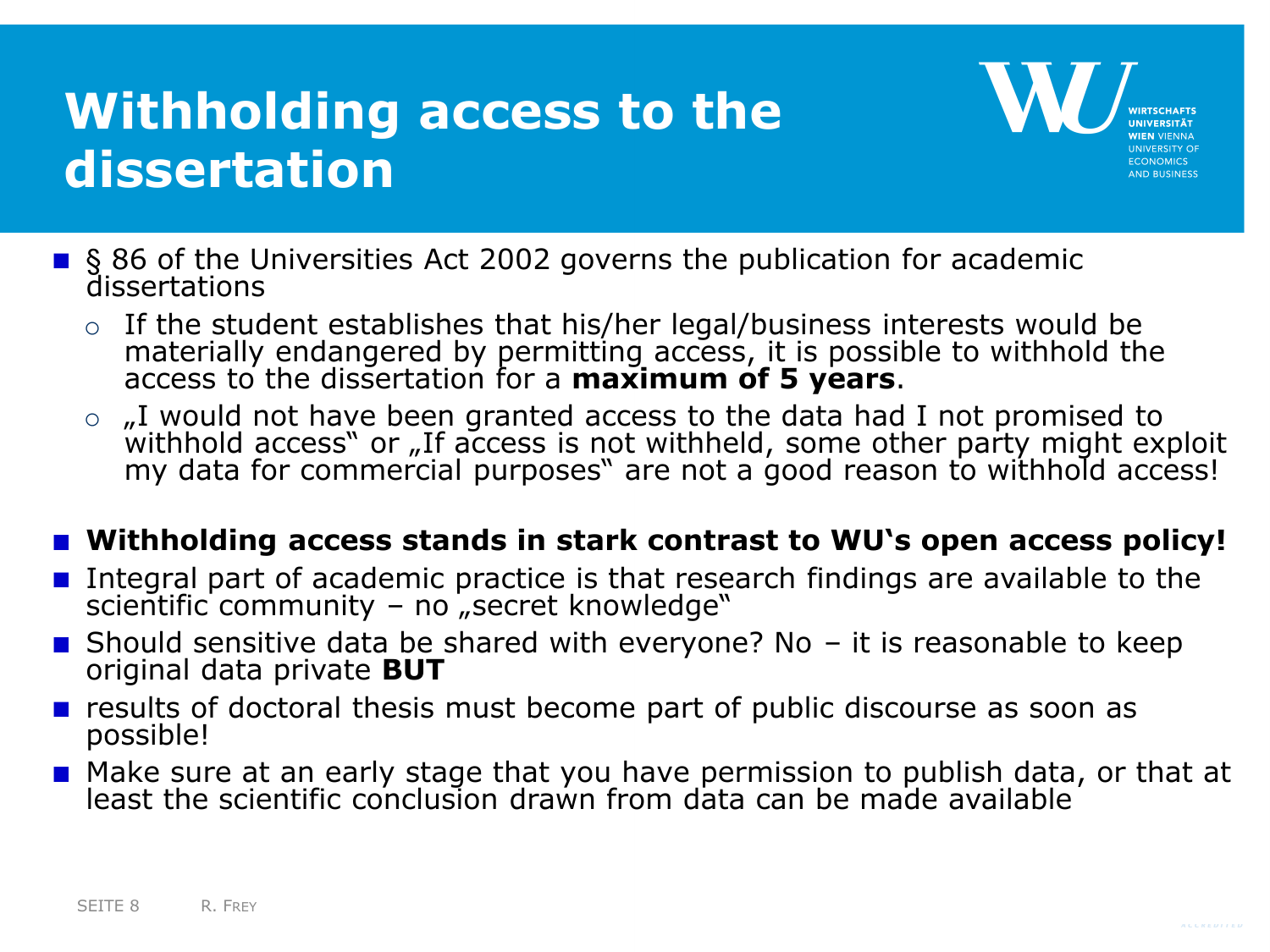

#### ■ Can I study the doctoral program beside my job?

- **N** What are the chances for students from abroad/from other universities/from universities of applied science?
- What are the critical points in a doctoral program?
- I have to  $n \in \mathbb{Z}$  in my dissertation?
- **How do I know if it would be better to abandon the** dissertation project?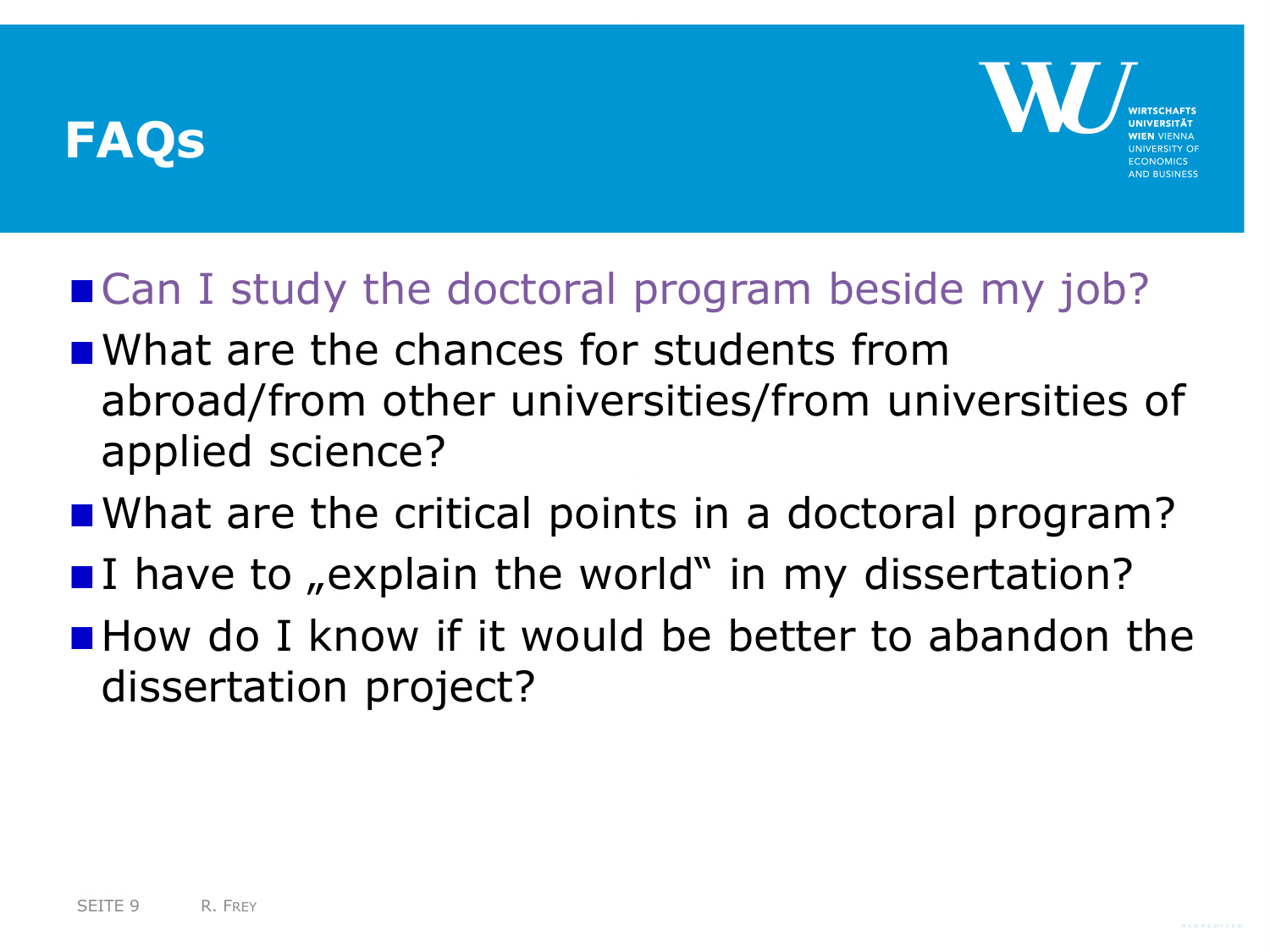### **Job and doctoral studies**



- Doing a doctorate: Studying should have priority
- **Time requirements** 
	- $\circ$  180 ECTS in total = 4500 working hours in the course of 3 years
		- in 3 years: about 30 hours/week
		- in 4 years: about 20 hours/week
		- dissertation itself: about 15 hours/week
	- $\circ$  Continuity is important intermissions may have negative consequences
	- o Plunging into another (mental) world
- Checking your resources
	- o intellectual, temporal, social
	- o financial
- $\blacksquare$  It is possible to work on the side
- Good intentions alone are not enough...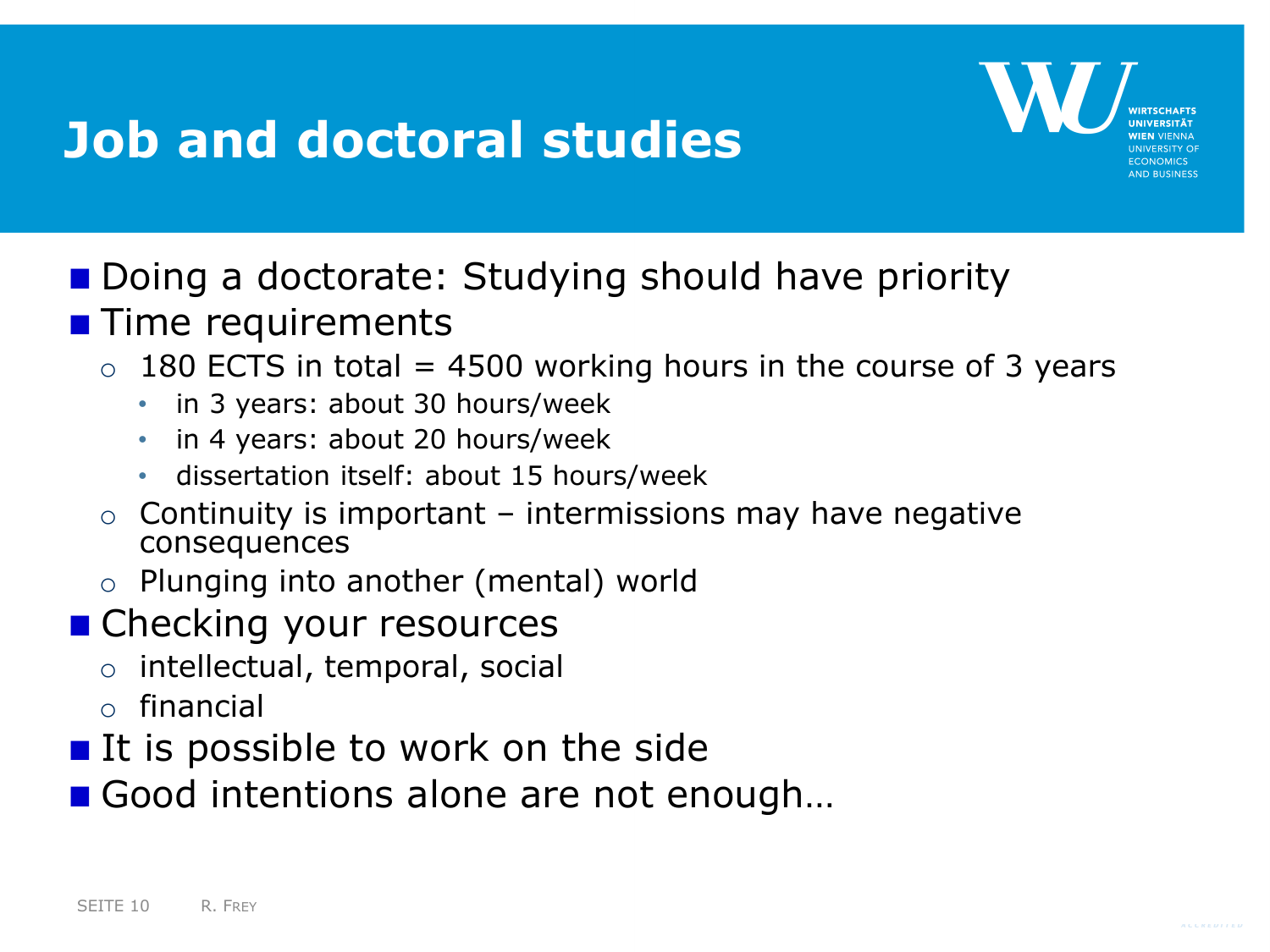

- Can I study the doctoral program beside my job?
- What are the chances for students from abroad/from other universities/from universities of applied science?
- What are the critical points in a doctoral program?
- I have to  $n \in \mathbb{Z}$  in my dissertation?
- **How do I know if it would be better to abandon the** dissertation project?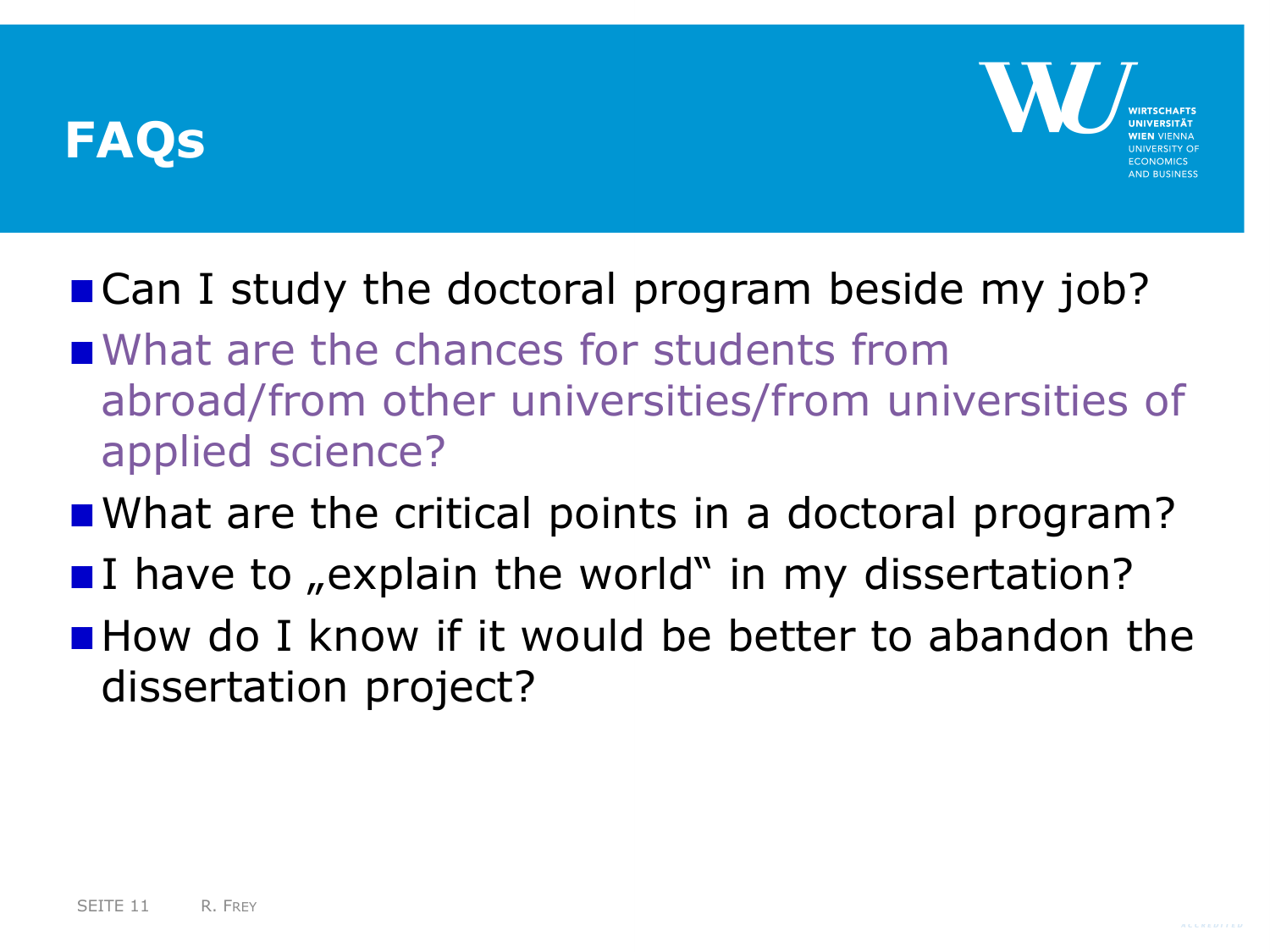#### **Other universities**



- No formal barriers
- **Number 24 Temptuber 10 Femalu Courses for degree** holders of other disciplines, f.e. psychology
- As a tendency, it is easier for WU students, as they are known to professors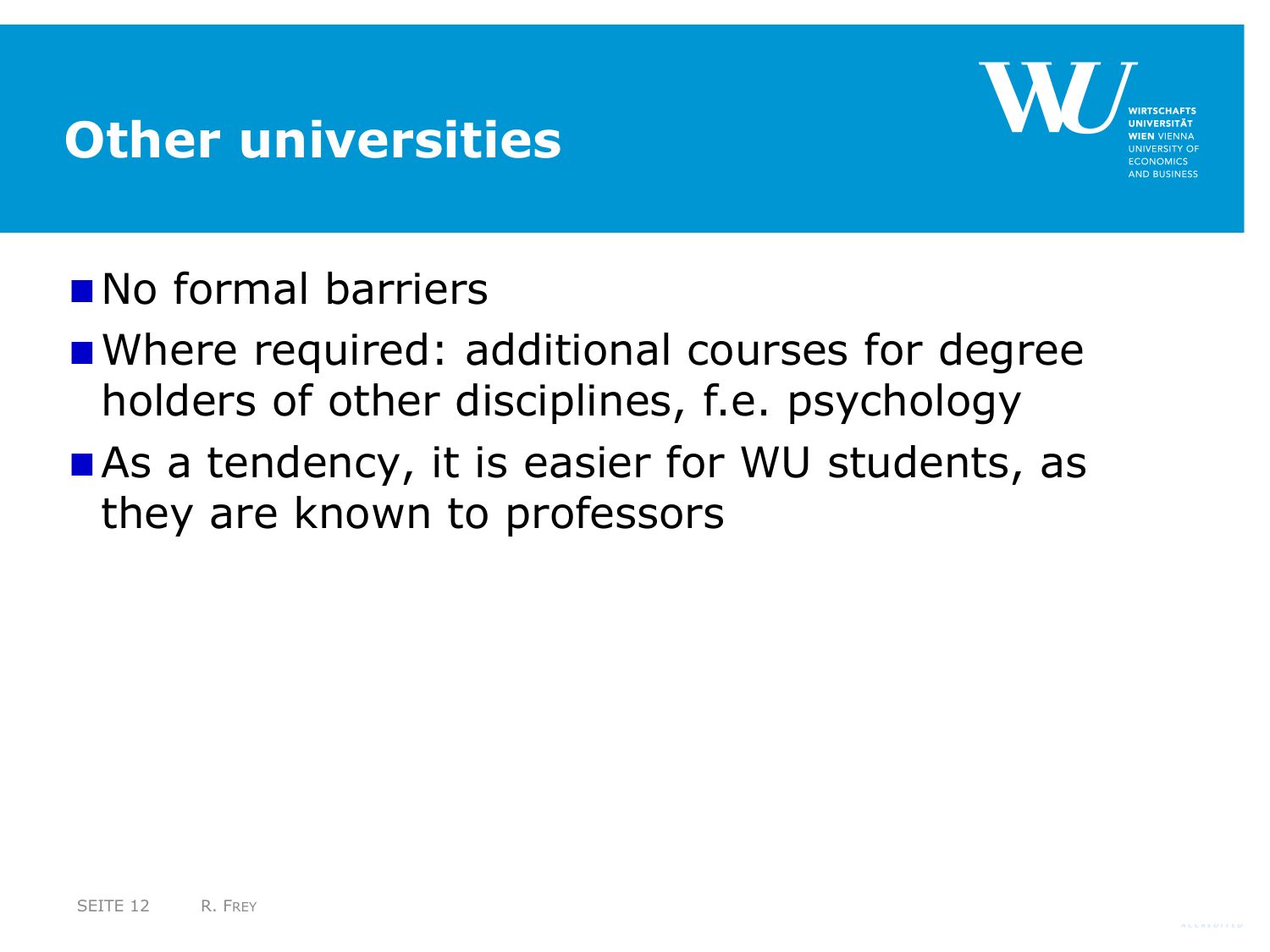

- Can I study the doctoral program beside my job?
- **N** What are the chances for students from abroad/from other universities/from universities of applied science?
- What are the critical points in a doctoral program?
- I have to  $n \in \mathbb{Z}$  in my dissertation?
- **How do I know if it would be better to abandon the** dissertation project?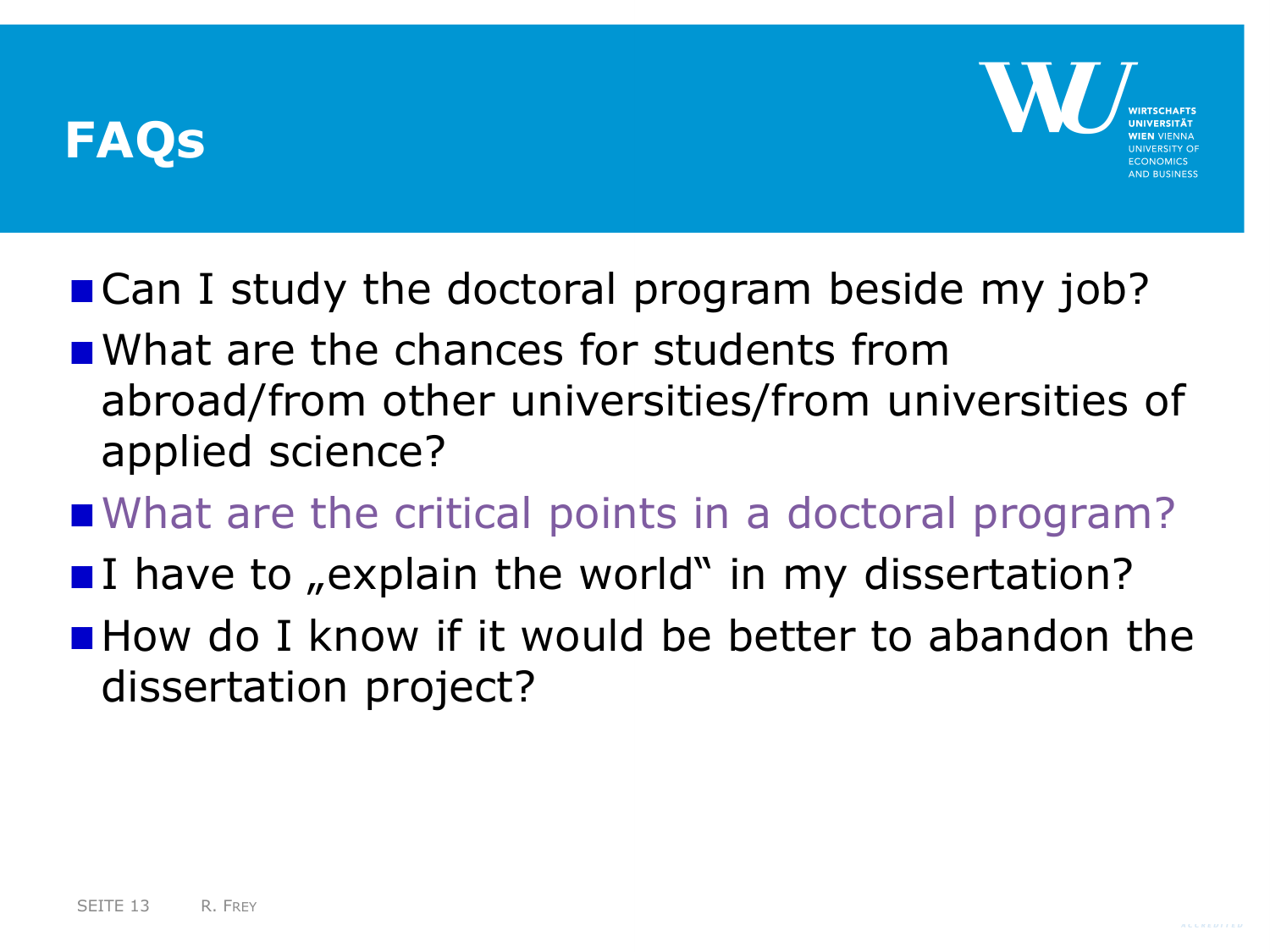## **Critical point: supervision**



#### Before admission: Finding a supervisor

- o Who is a potential Main Supervisor?
	- Any WU professor with a habilitation
	- External supervisors: only as a further member of the Supervision Team or Doctoral Committee
- o How to go about the search
	- independently
	- Academic Director does NOT allocate supervisors
- $\circ$  Job vacancies at WU job advertisements
- What do I need when looking for a supervisor?
	- o idea
	- o synopsis
- What are the chances?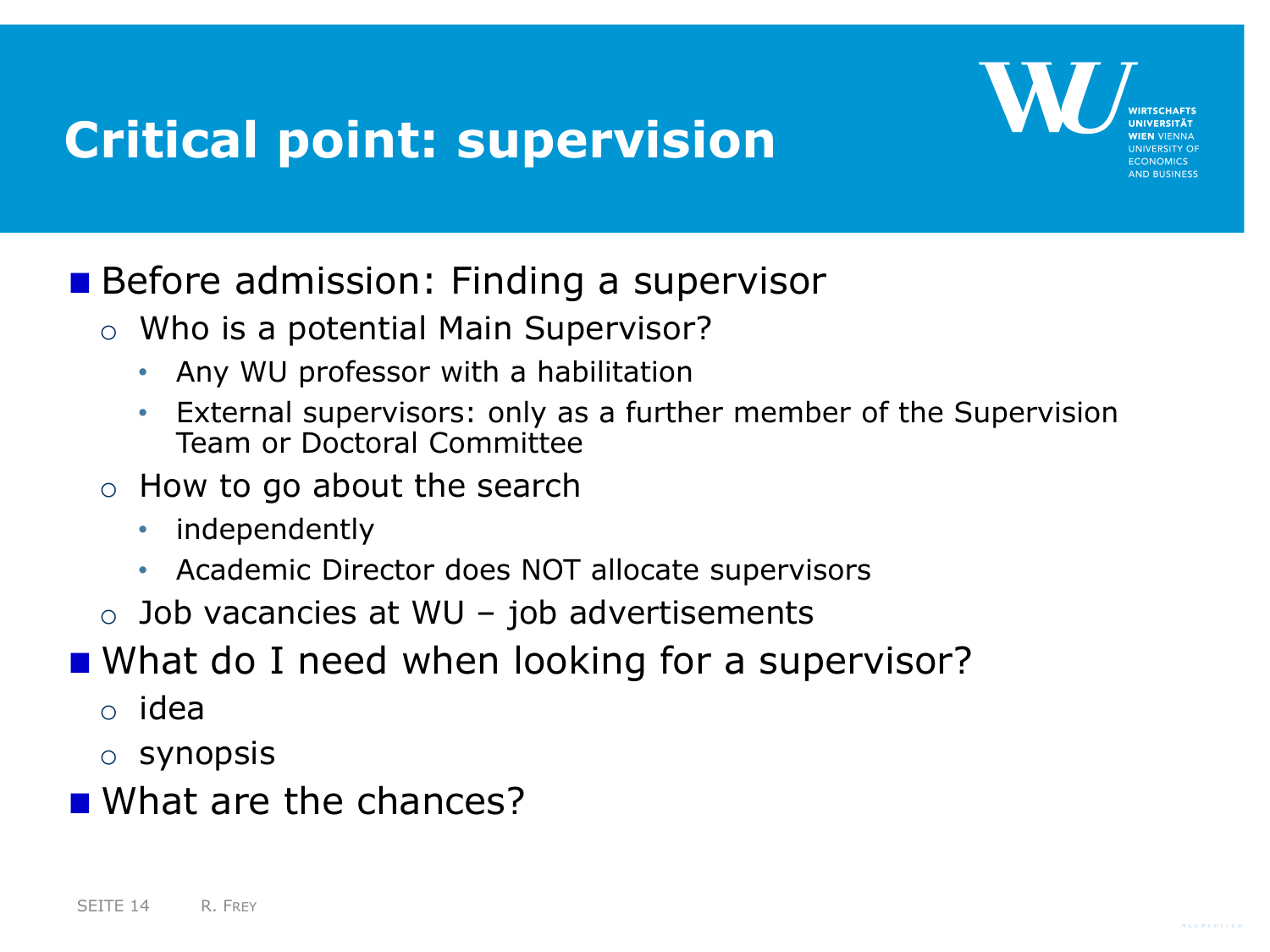## **Number of supervisions per department**



**UNIVERSITY OF ECONOMICS AND BUSINESS**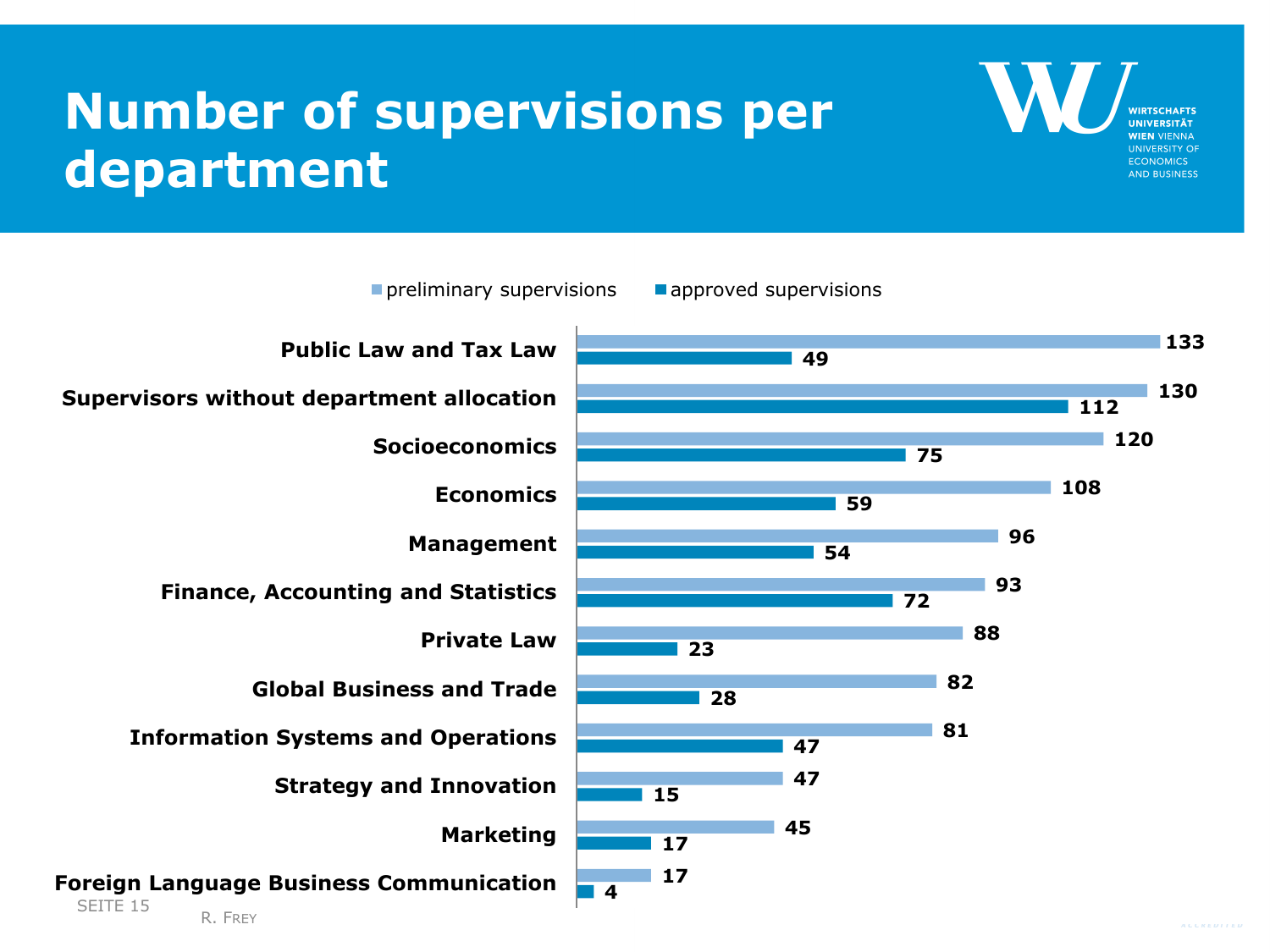## **Critical point: supervision**



- **Main Supervisor**
- **Supervision Team** 
	- o On submission of the Research Proposal
	- $\circ$  Confirmed by the Academic Director
	- $\circ$  Proposed by the student, usually after consulting the Main Supervisor
	- o Usually from WU, external professors possible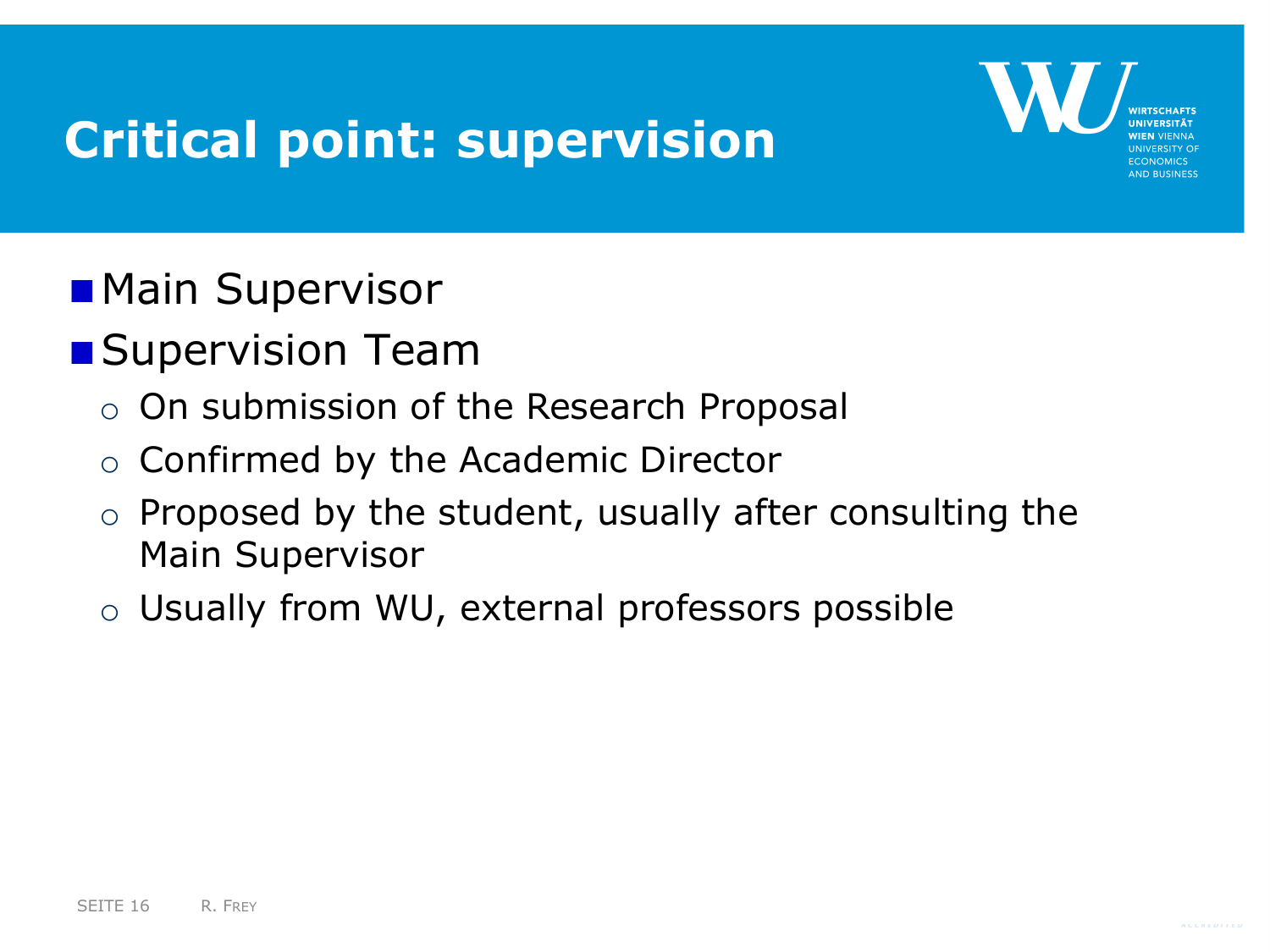## **Critical point: Research Proposal**



- **First phase of dissertation project:** 
	- o What is the project's contribution to academic discourse?
	- o How will the dissertation answer the research question?

#### **Three goals**

- o Orientation
- o Mutual commitment
- o Initiation
- **Example 10 all WU professors via the Intranet**
- **Comments from the Supervision Team**
- **Attendance of Academic Writing-course** recommended
- **Please submit early (within one year)**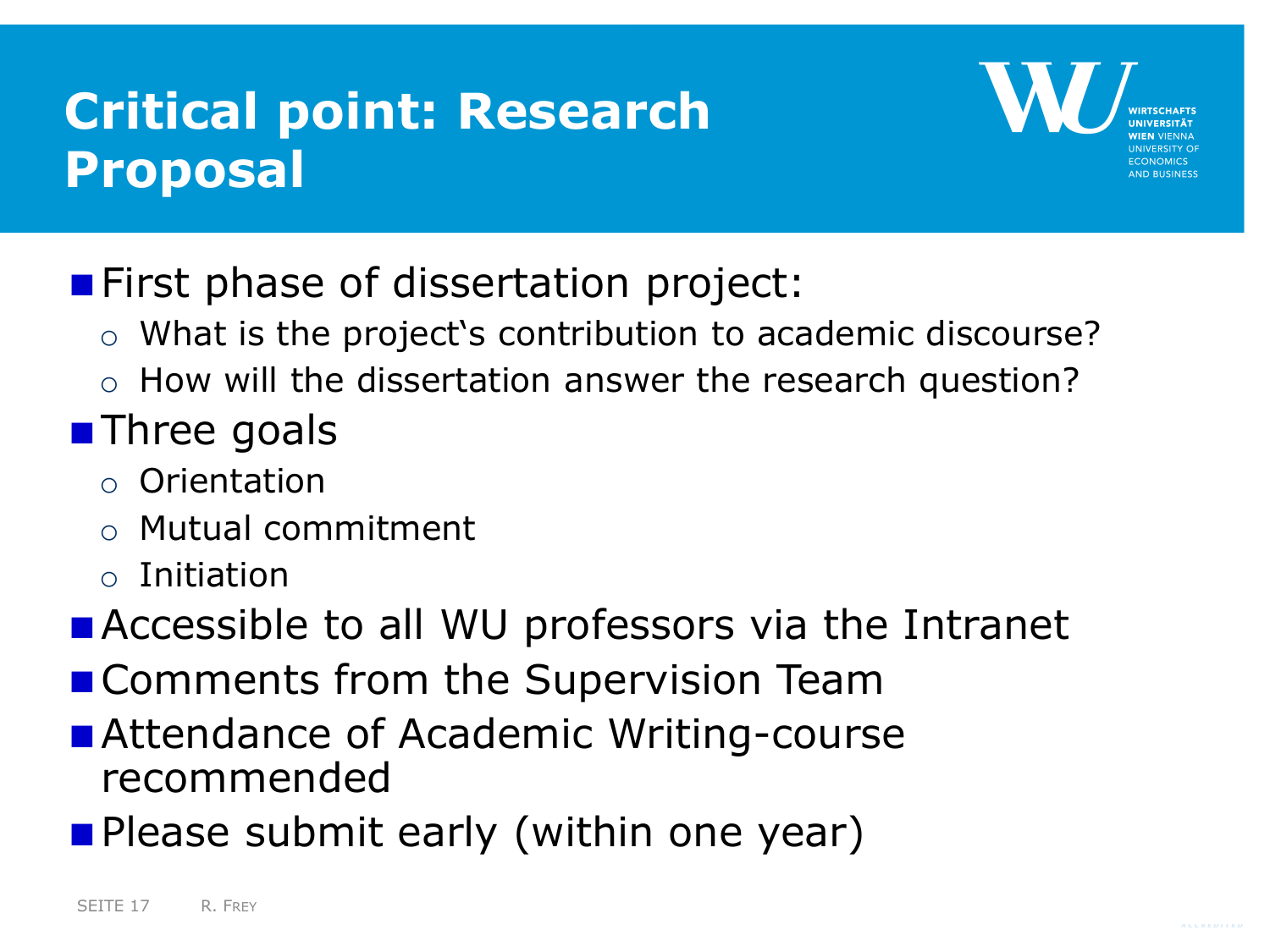

- Can I study the doctoral program beside my job?
- **N** What are the chances for students from abroad/from other universities/from universities of applied science?
- What are the critical points in a doctoral program?
- $\blacksquare$  have to "explain the world" in my dissertation?
- **How do I know if it would be better to abandon the** dissertation project?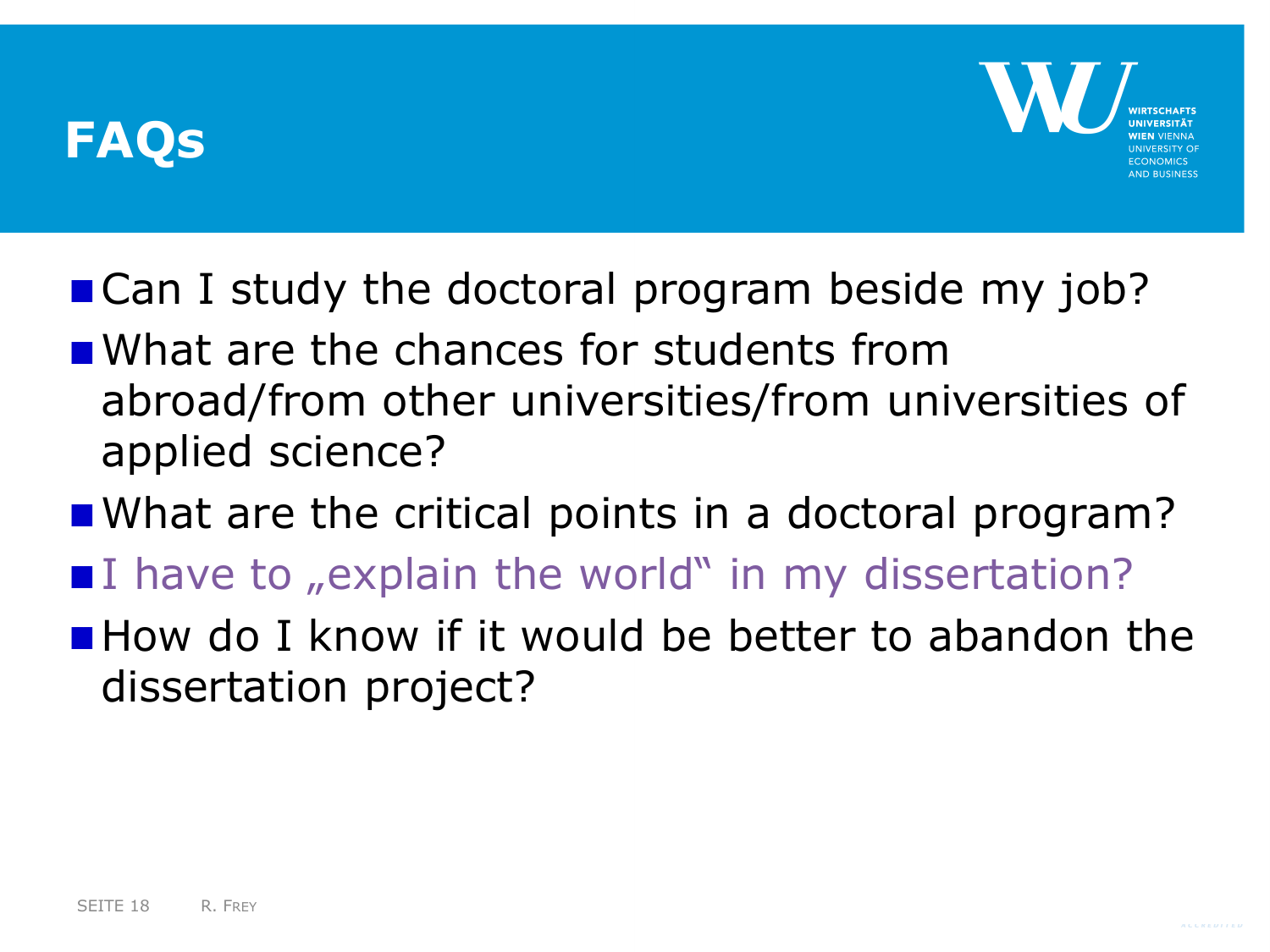## **The dissertation and the world**



- Scientific progress is a collective effort  $-$  we are standing, on the shoulders of giants'
- A dissertation is a (usually small) contribution to academic discourse
	- $\circ$  In Germany alone, there are about 25.000 dissertations per year (all disciplines)
	- $\circ$  WU-Journal ratings (A+, A, B): 521 journals about 10.000 articles per year
	- o Journals not ranked: multiplied by 4

■That's a relief...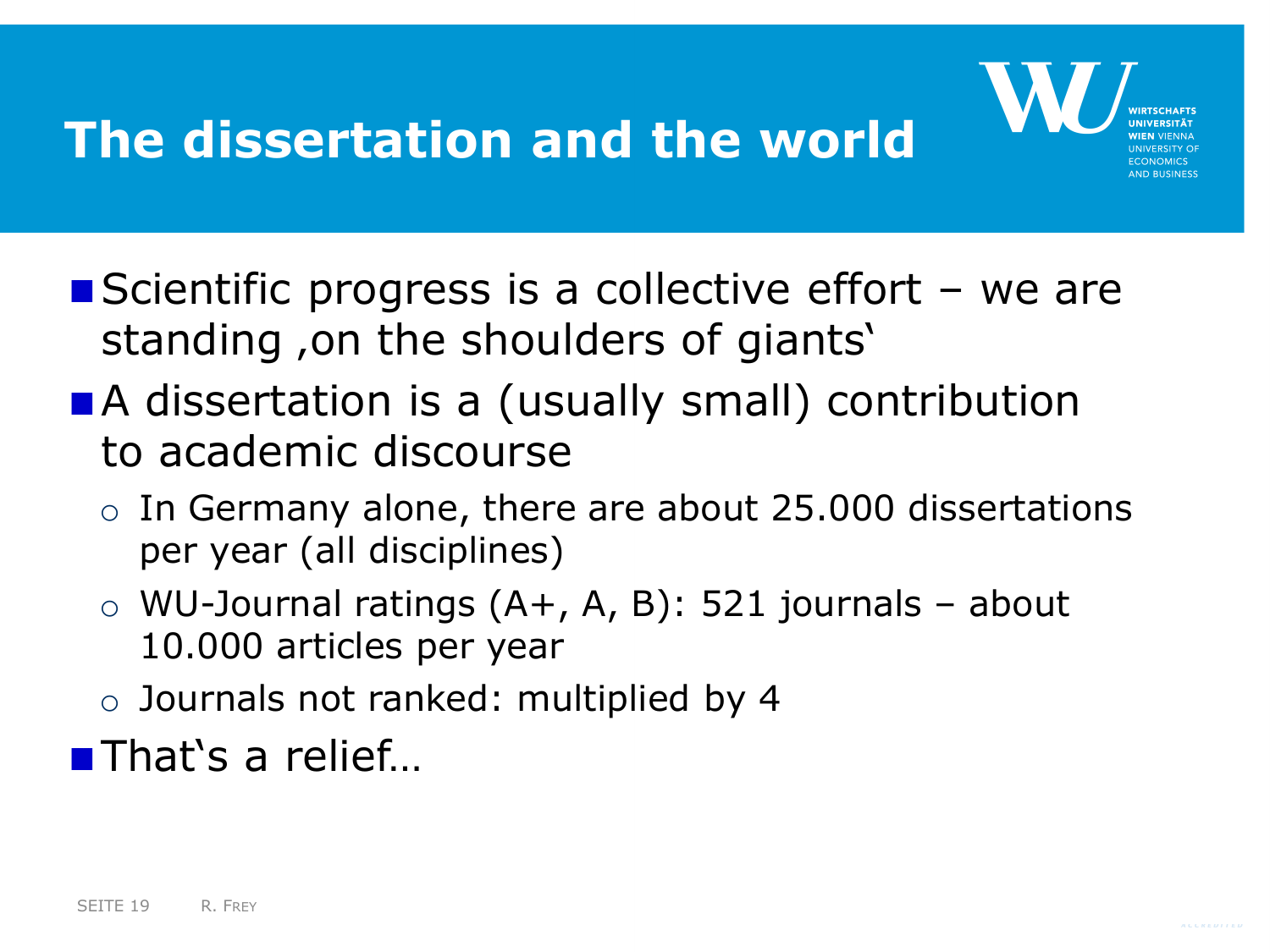

- Can I study the doctoral program beside my job?
- **N** What are the chances for students from abroad/from other universities/from universities of applied science?
- What are the critical points in a doctoral program?
- I have to , explain the world" in my dissertation!
- How do I know if it would be better to abandon the dissertation project?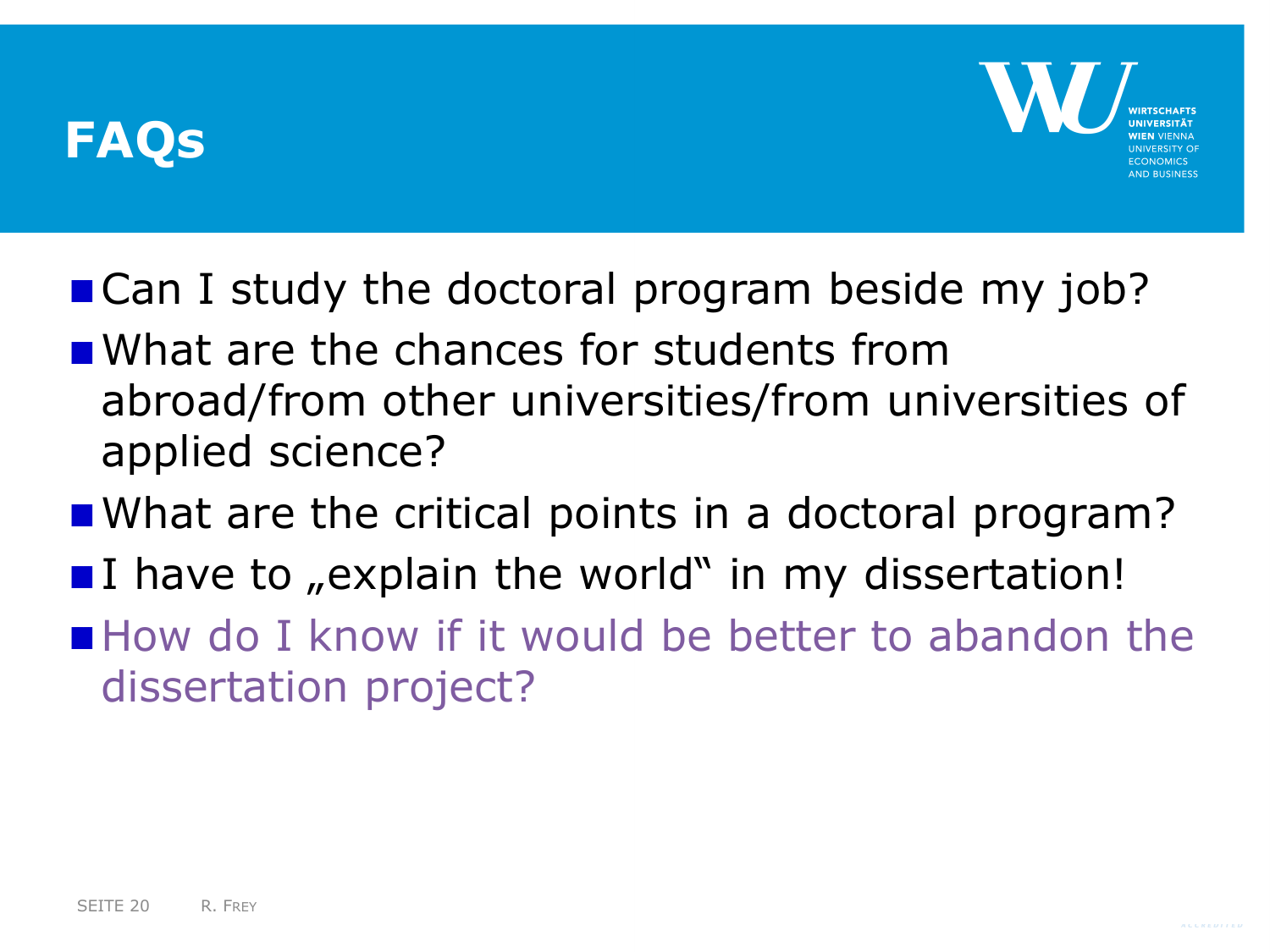## **Indicators in favour of abandoning the dissertation project**

- Realizing that resources are not sufficient
	- $\circ$  resources = time, money, energy, intellect, ...
	- o Synopsis as a first test
	- o Introductory courses as a second test
- **Unsuccessful search for a supervisor** 
	- $\circ$ , make or break'-point
- **Framing important: not a dropout (failure'), but** a decision taken after an exploration phase
- The earlier the better (most of the time...)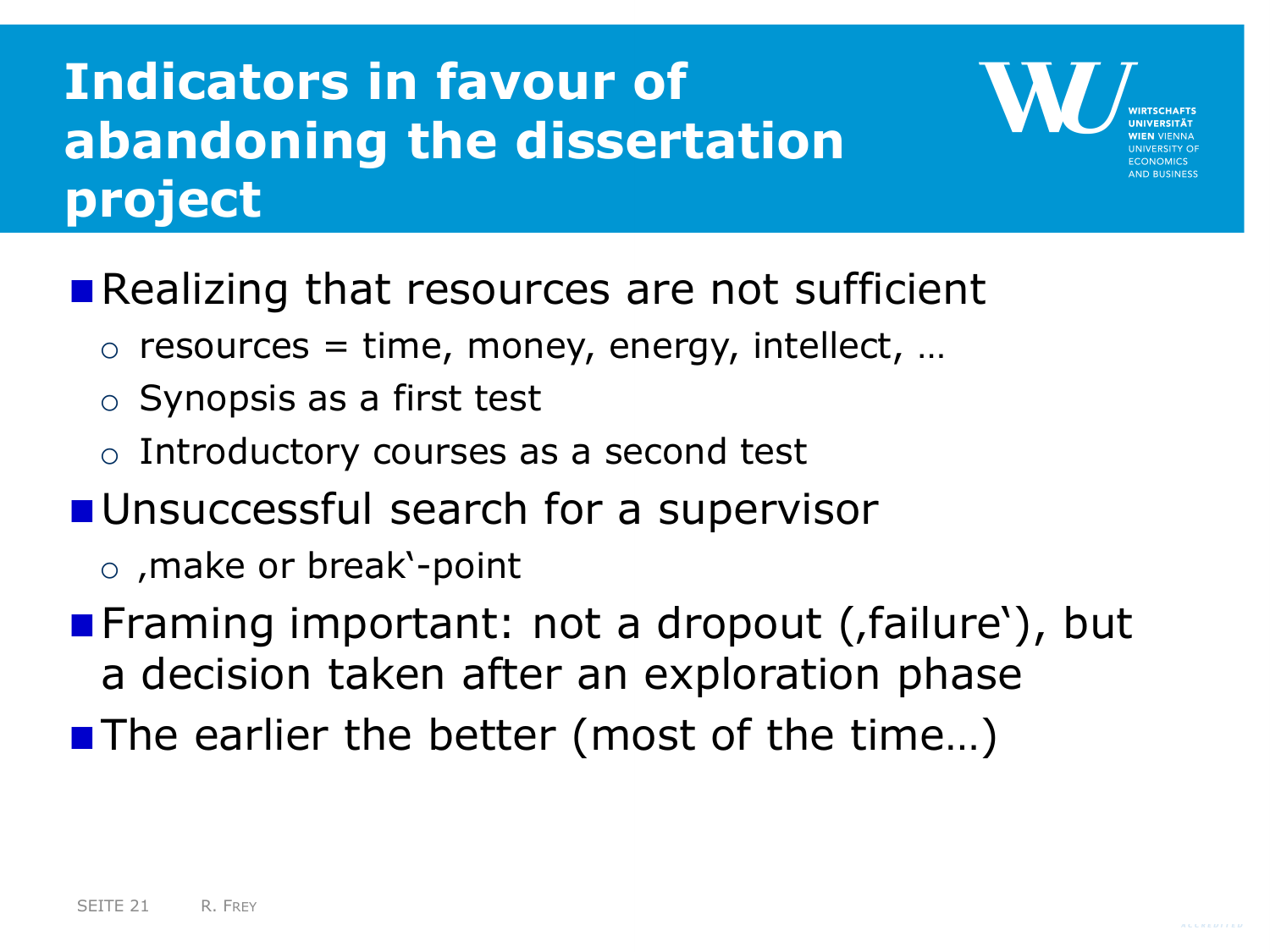#### **Resources**



#### **Nebsite**

for persons interested in a doctoral/PhD program: <https://www.wu.ac.at/studium/doktorat-phd/>

For doctoral/PhD students:

[https://www.wu.ac.at/studierende/mein-studium/doktorat](https://www.wu.ac.at/studierende/mein-studium/doktorat-phd/programmuebergreifende-informationen/)phd/programmuebergreifende-informationen/

- Doctoral Office:
	- o Barbara Bauer / Daniela Eder / Stephanie Weber: 313 36/4025 or 4696; E-Mail: [doctoraloffice@wu.ac.at](mailto:doctoraloffice@wu.ac.at)

## ÖH-WU

- o <https://www.facebook.com/StV.Doktorat.WU>
- Consultation hours of the Academic Director
	- o By appointment, registration via the Doctoral Office